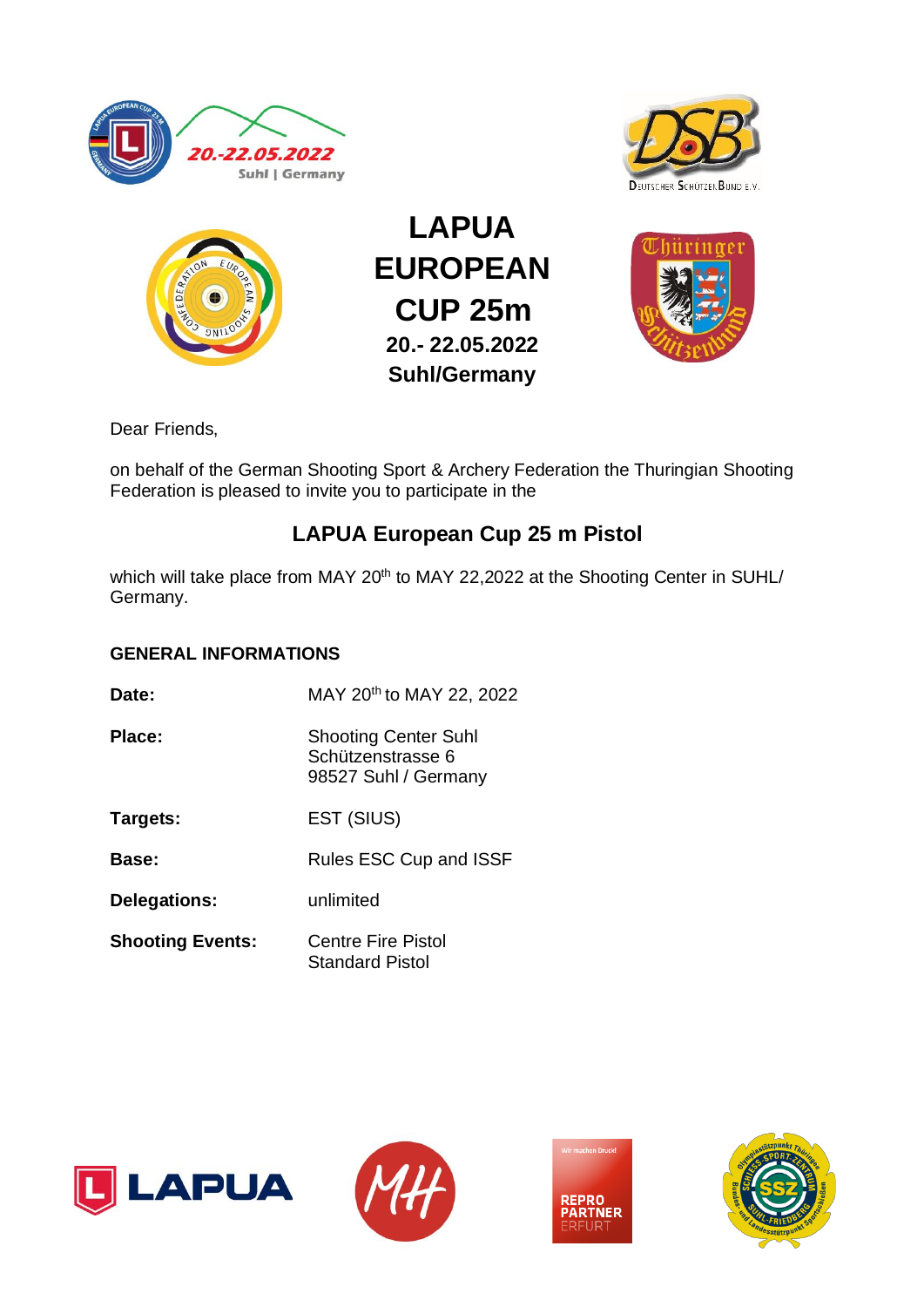### **PRELIMINARY PROGRAM**

| Friday May 20th:                | Arrival of the delegations,<br>Pre-Event Training Centre Fire, Equipment control                                                         |  |
|---------------------------------|------------------------------------------------------------------------------------------------------------------------------------------|--|
| Saturday May 21 <sup>st</sup> : | Equipment control, Competition Centre Fire,<br>Pre-Event Training Standard Pistol,<br>Cultural Offer (n.n.)<br>Victory Ceremony, Banquet |  |
| Sunday May 22nd:                | Competition Standard Pistol, Victory Ceremony,<br>Departure of the delegations                                                           |  |

#### **FINAL PROGRAM**

The final program will be send to the nations instantly after the deadline of the preliminary entry.

| Hotel/Lodging:     | <b>Michel Hotel Suhl (official hotel)</b><br>Platz der Deutschen Einheit 2<br>D-98527 Suhl<br>Tel.: +49 3681 7676<br>Fax: +49 3681 724379<br>Mail: info@michelhotel-suhl.de<br>Homepage: www.michelhotel-suhl.de<br>Special rate per night:<br>60,00 EUR single room<br>70,00 EUR double room (1 person)<br>75,00 EUR double room (2 persons)<br>included: Breakfast, service charge and taxes.<br>You will receive a written confirmation.<br>Additional services: Parking 7,00 EUR per car per night<br>Please reserve and pay directly at the hotel with the<br>keyword "Europa Cup 2022":<br>Free cancellation up to 14 days before arrival |
|--------------------|-------------------------------------------------------------------------------------------------------------------------------------------------------------------------------------------------------------------------------------------------------------------------------------------------------------------------------------------------------------------------------------------------------------------------------------------------------------------------------------------------------------------------------------------------------------------------------------------------------------------------------------------------|
| Transportation:    | Shuttle service between the Hotel and the shooting range will be<br>provided (airports on request).                                                                                                                                                                                                                                                                                                                                                                                                                                                                                                                                             |
| <b>Entry fees:</b> | 75,00 EUR* per shooter per event<br>(to be paid as advance bank transfer or by credit card)<br>*subject to changes, based on the applicable rules                                                                                                                                                                                                                                                                                                                                                                                                                                                                                               |
| <b>Banquet:</b>    | We will inform you as soon as possible                                                                                                                                                                                                                                                                                                                                                                                                                                                                                                                                                                                                          |







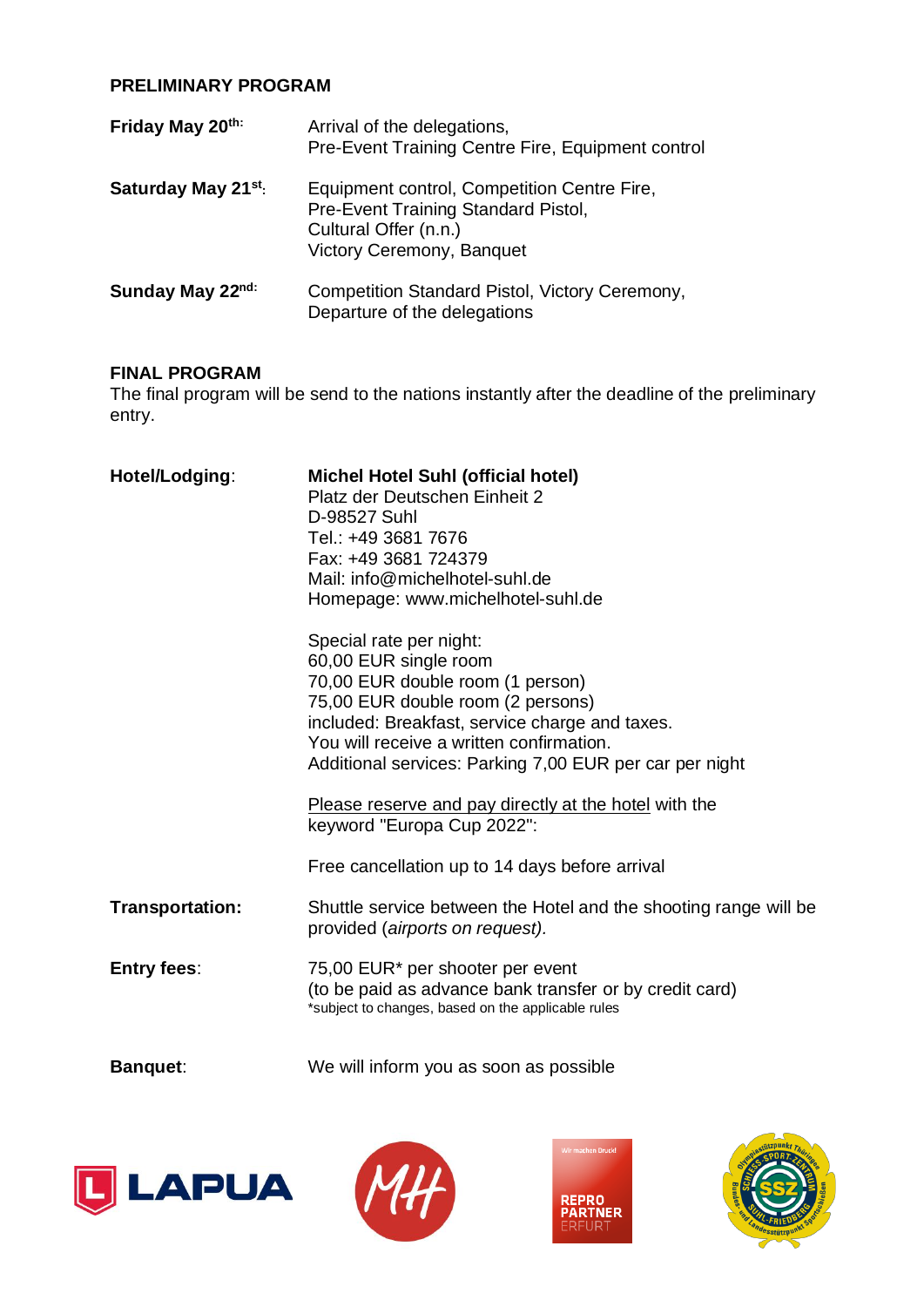| Arms / ammunition:                             | To facilitate importation of arms and ammunition to Germany you<br>will get a special form for each shooter.                                                                                                                                                                                                                                                                                                                                                                                                                                                                                                                                                                                                                                                                                                         |                          |  |
|------------------------------------------------|----------------------------------------------------------------------------------------------------------------------------------------------------------------------------------------------------------------------------------------------------------------------------------------------------------------------------------------------------------------------------------------------------------------------------------------------------------------------------------------------------------------------------------------------------------------------------------------------------------------------------------------------------------------------------------------------------------------------------------------------------------------------------------------------------------------------|--------------------------|--|
|                                                | The armory is at the shooting range.                                                                                                                                                                                                                                                                                                                                                                                                                                                                                                                                                                                                                                                                                                                                                                                 |                          |  |
|                                                | It is NOT allowed to take any weapons or ammunition into<br>the hotel!                                                                                                                                                                                                                                                                                                                                                                                                                                                                                                                                                                                                                                                                                                                                               |                          |  |
| <b>ENTRY Process:</b>                          | Preliminary entry form deadline:                                                                                                                                                                                                                                                                                                                                                                                                                                                                                                                                                                                                                                                                                                                                                                                     | 10th APRIL 2022          |  |
|                                                | Final entry form deadline:                                                                                                                                                                                                                                                                                                                                                                                                                                                                                                                                                                                                                                                                                                                                                                                           | 5 <sup>th</sup> MAY 2022 |  |
| <b>Contact Organizing:</b><br><b>Committee</b> | Thüringer Schützenbund e.V.<br>Schützenstrasse 6<br>98527 Suhl / Germany<br>Tel.: +49 3681 8049740<br>Fax.: +49 3681 8049739<br>Homepage: www.tsbev.de<br>E-Mail: krannich@tsbev.de                                                                                                                                                                                                                                                                                                                                                                                                                                                                                                                                                                                                                                  |                          |  |
| COVID19:                                       | The event will only take place if the current situation permits that<br>and the authorities have given their approval.<br>The Entry restrictions into Germany are subject to the statutory<br>provisions. Please inform yourself about the current regulations<br>before entering the country.<br>For participation infection protection concept, that is adapted<br>depending on the situation. According to the current status,<br>participation is only possible if you have been vaccinated, tested<br>or recovered. Publication will take place at a later date depending<br>on the current situation. The infection protection concept must be<br>adhered to by each participant.<br>In the event of a corona-related failure, any entry fees paid will be<br>refunded. Additional costs cannot be reimbursed. |                          |  |

You will find the information and documents about this LAPUA European Cup also on our webpage www.tsbev.de.

## **We look forward to welcome you in Suhl.**

Yours sincerely,

Thuringian Shooting Federation Marco Krannich, Managing Director of OC

**Note on data protection**